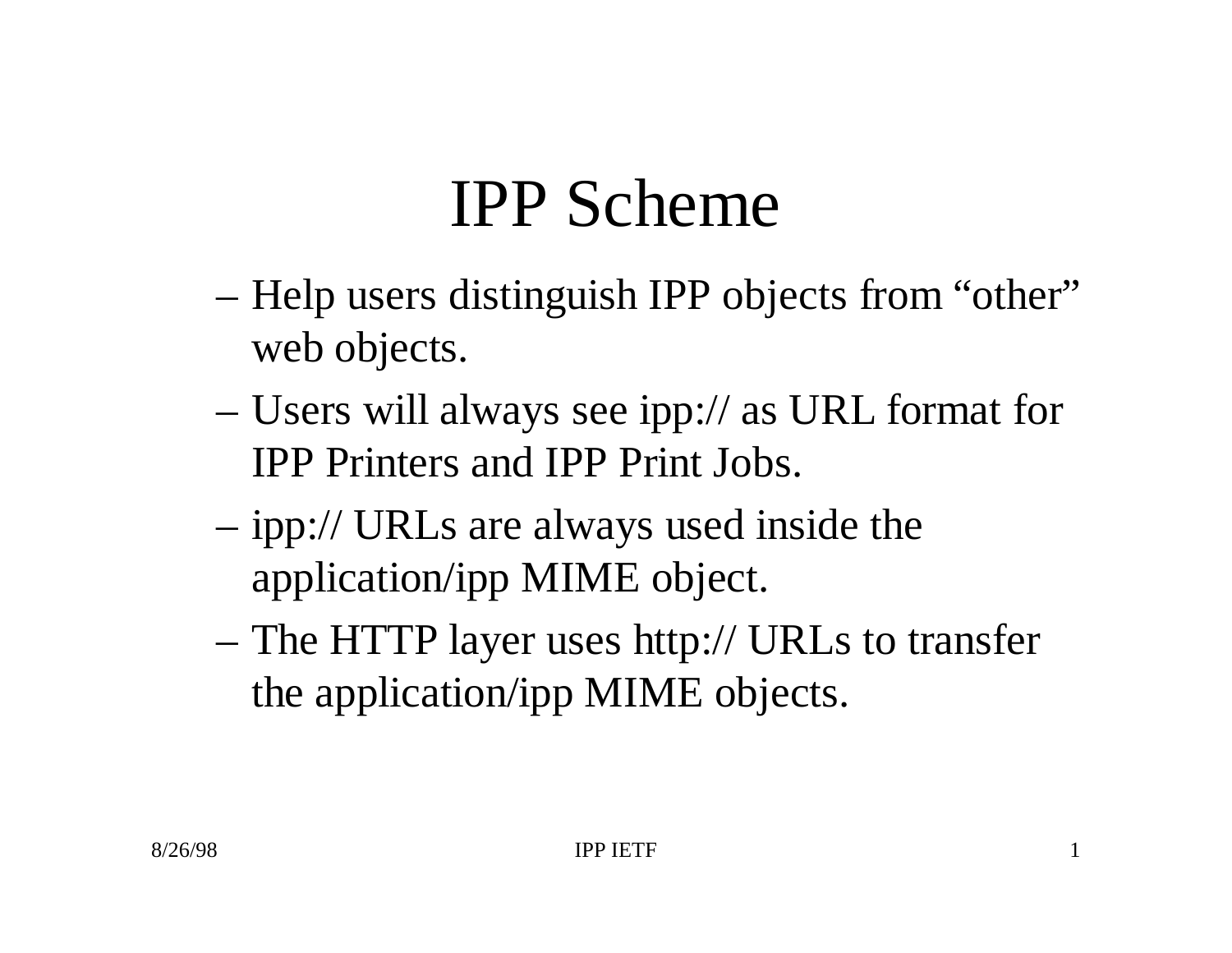#### IPP Scheme Usage

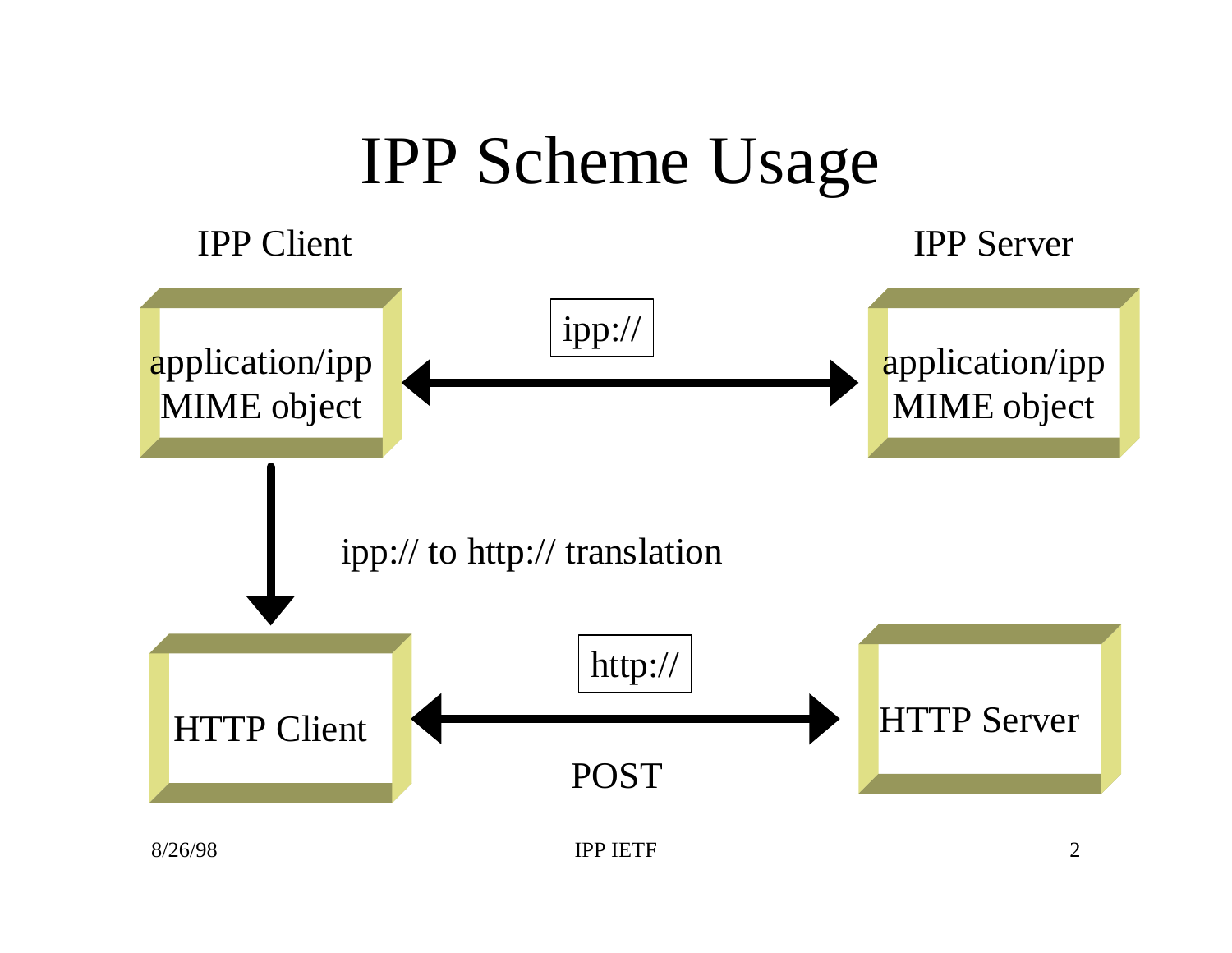## IPP Scheme - Security (Client)

- Translation from ipp:// to http:// (or https://).
- Syntax :
- ipp://host [:port]/<ipp-specific-path>;parameters
- Parameters are currently for security only
	- AUTH = secure-protocol
	- Secure-protocol := "TLS" | "SSL3" | "DAA"
	- Parameters translated into HTTP header.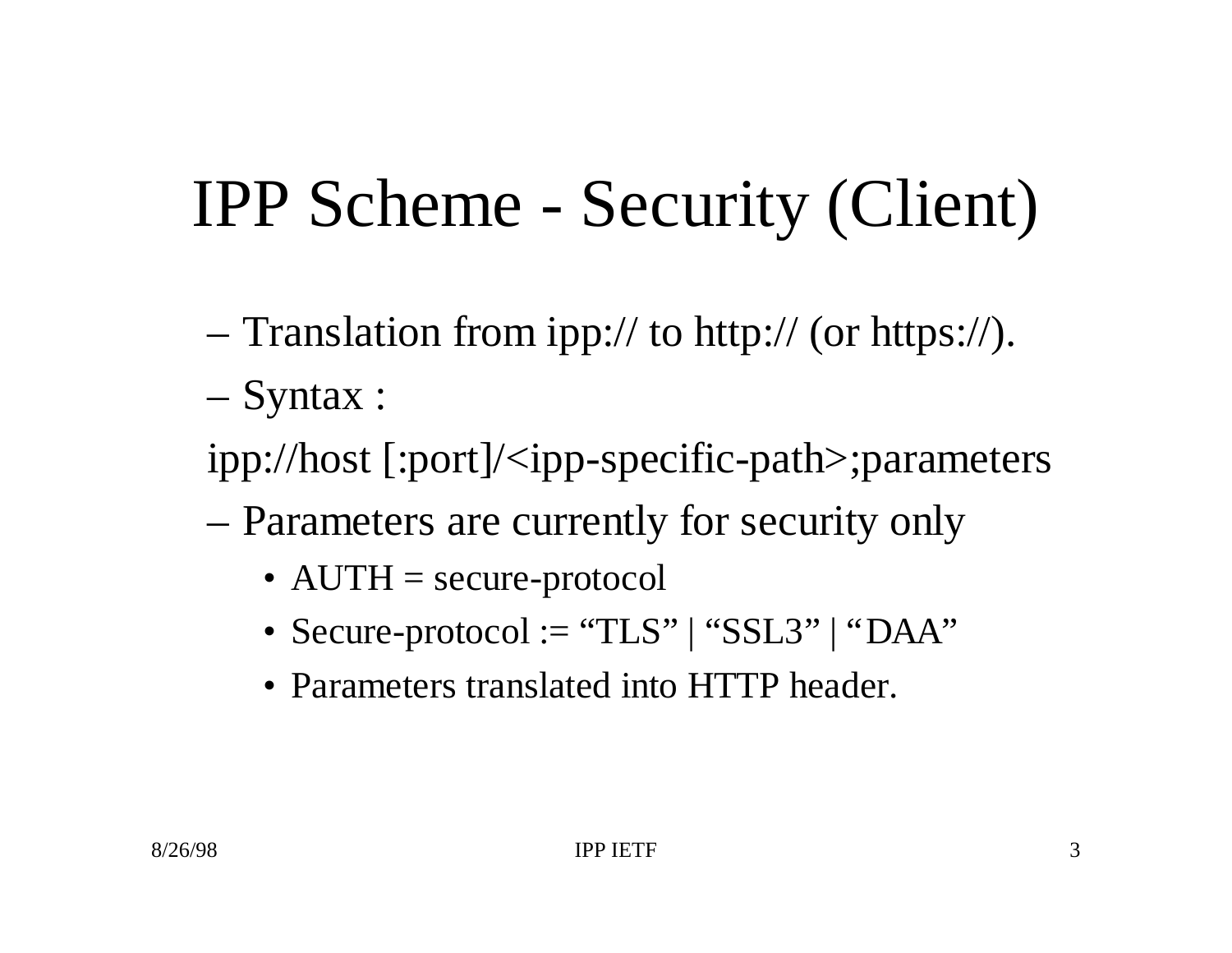## IPP Scheme - Security(Server)

- Job URI generated in response to a client created job request.
- URIs will use IPP scheme with IPP security parameters.
- Specified security-protocol must match.
- Unless other port is specified, (e.g. 443 to use https://), IPP default port 631 is used.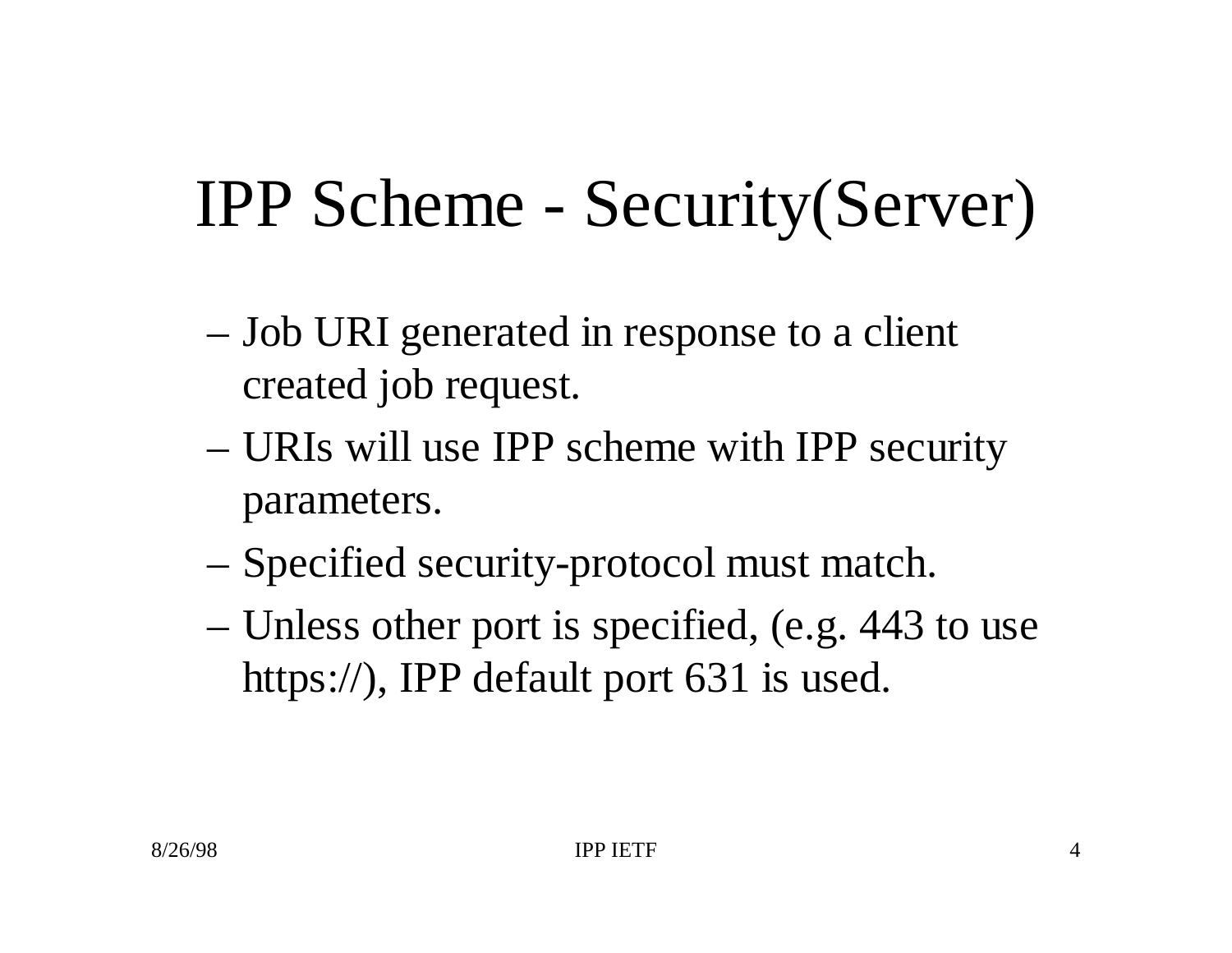## IPP Scheme - Example 1

- *Example using TLS.*
- ipp://www.xerox.com/printer-wiley;AUTH=TLS
- TLS is used as secure transport protocol.
- Translate to HTTP scheme:
	- http;//www.xerox.com:631/printer-wiley
- HTTP Header:
	- Upgrade: TLS/1.0
- This is the standard HTTP with TLS method.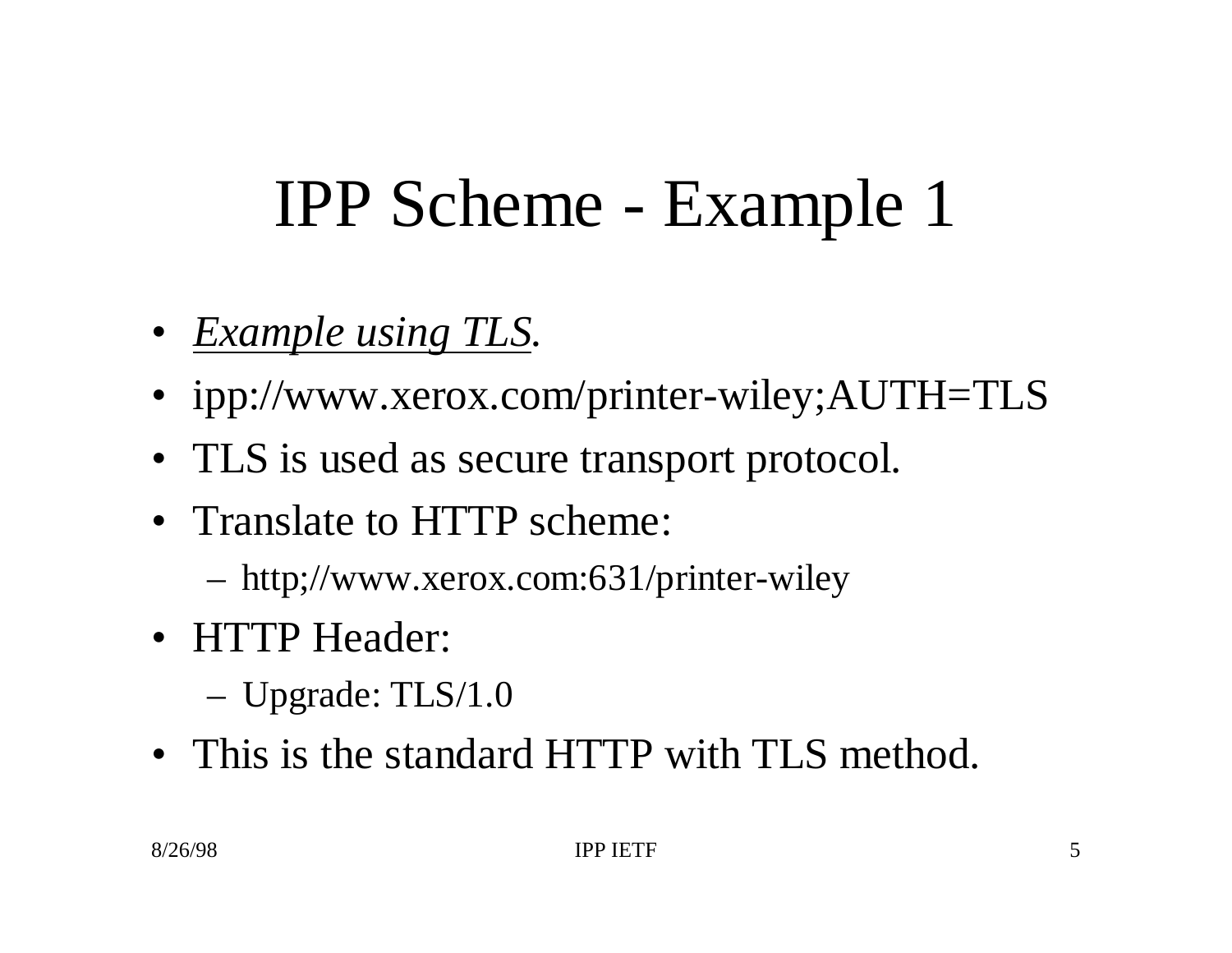### IPP Scheme - Example 2

- *Example using no security.*
- ipp://www.xerox.com/printer-wiley/ – Port 631 is used as default port.
- ipp://www.xerox.com:80/printer-wiley
	- Port 80 is used for connecting to the printer.
- ipp://www.xerox.com:631/es-adstc/printer-wiley
	- Port 631 is explicitly mentioned.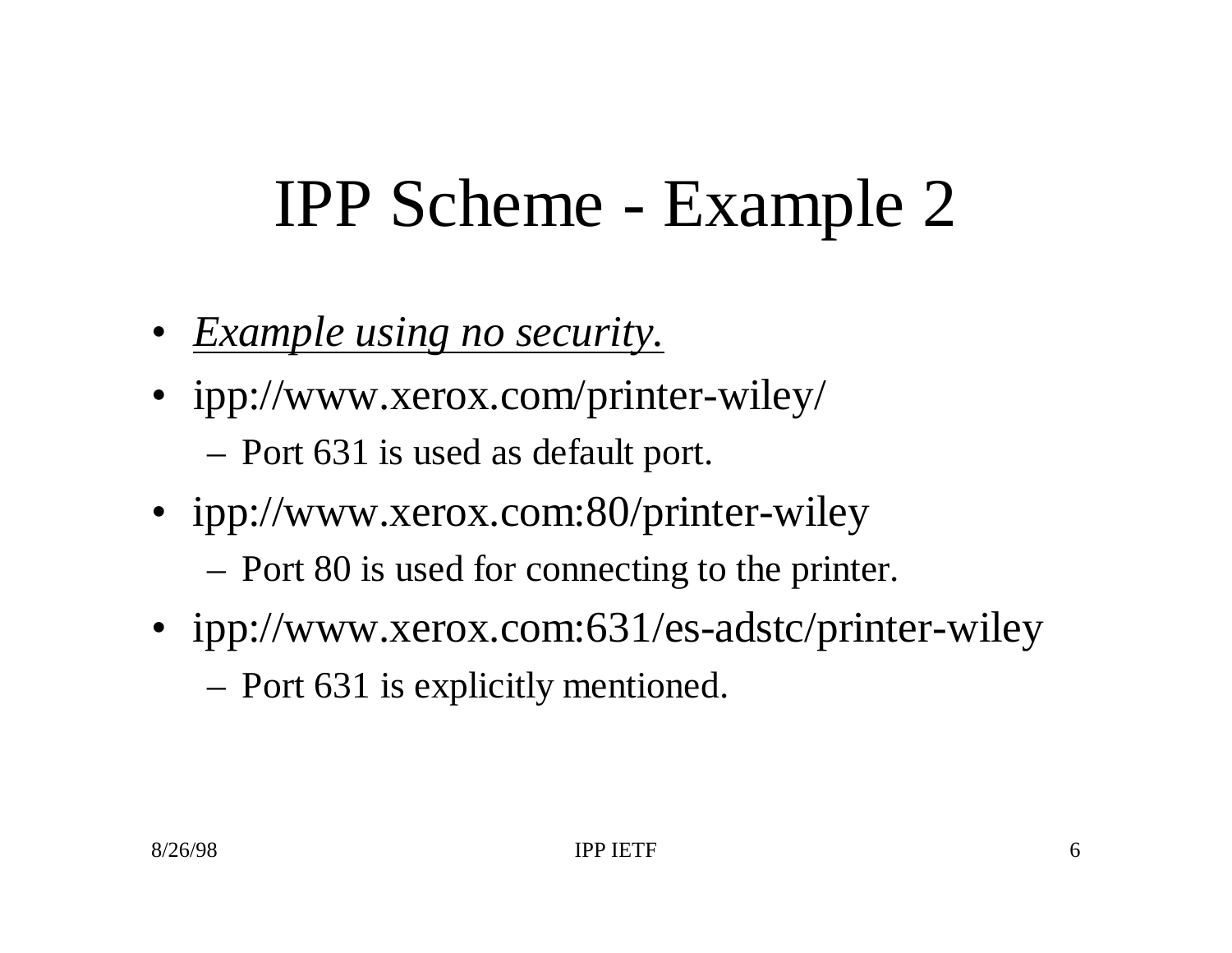#### IPP Scheme - Example 3

- *Example using DAA.*
- ipp://www.xerox.com:80/printer-wiley;AUTH=DAA
- DAA is used as a security channel.
- Port 80 is used for communication.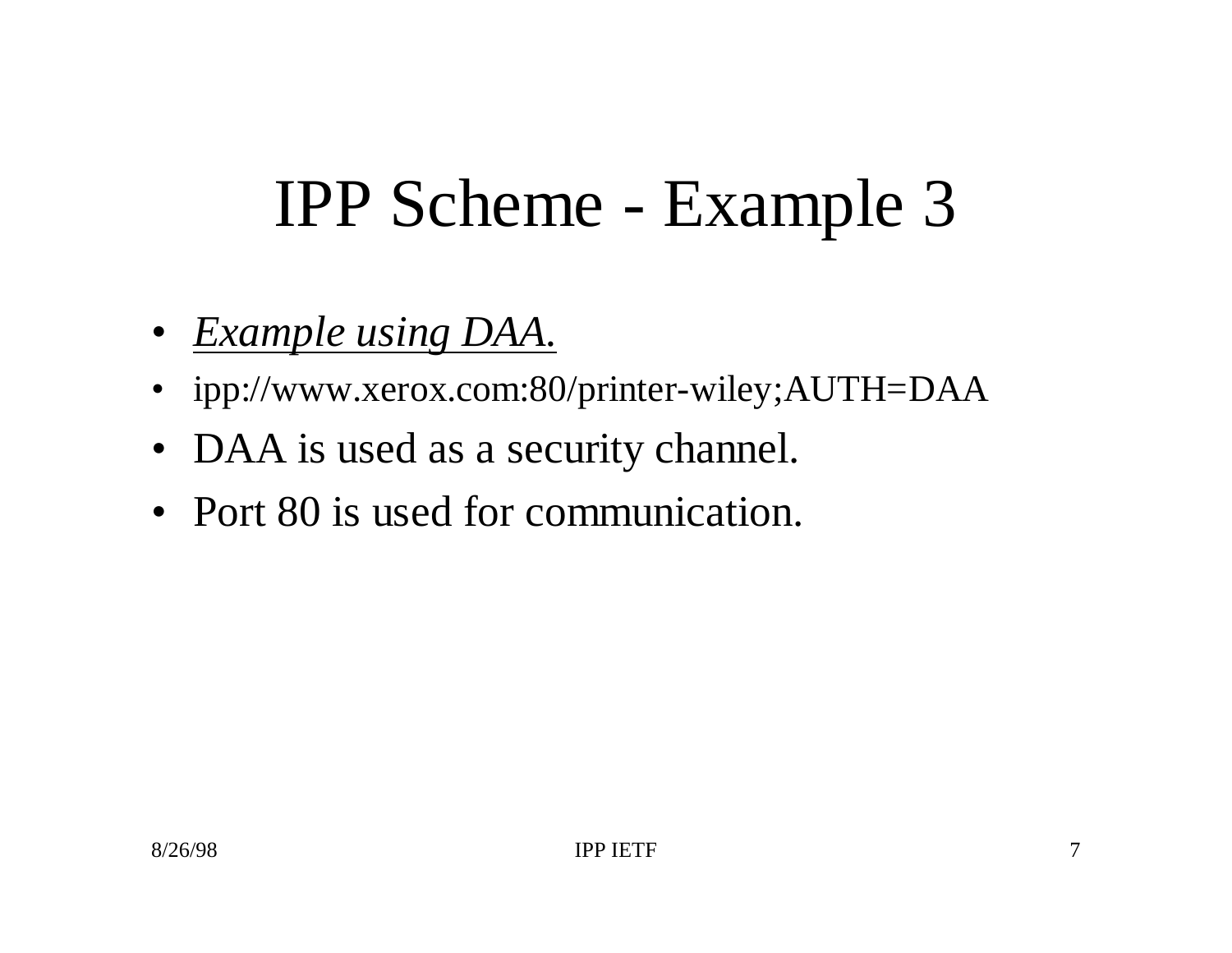# IPP Scheme - Translation Example

- *Translation into HTTP header*.
- POST /printer-wiley/es-adstc-queue HTTP/1.1
- Host: www.xerox.com:631
- Security-Protocol: TLS
- Content-type: application/ipp
- Transfer-Encoding: chunked